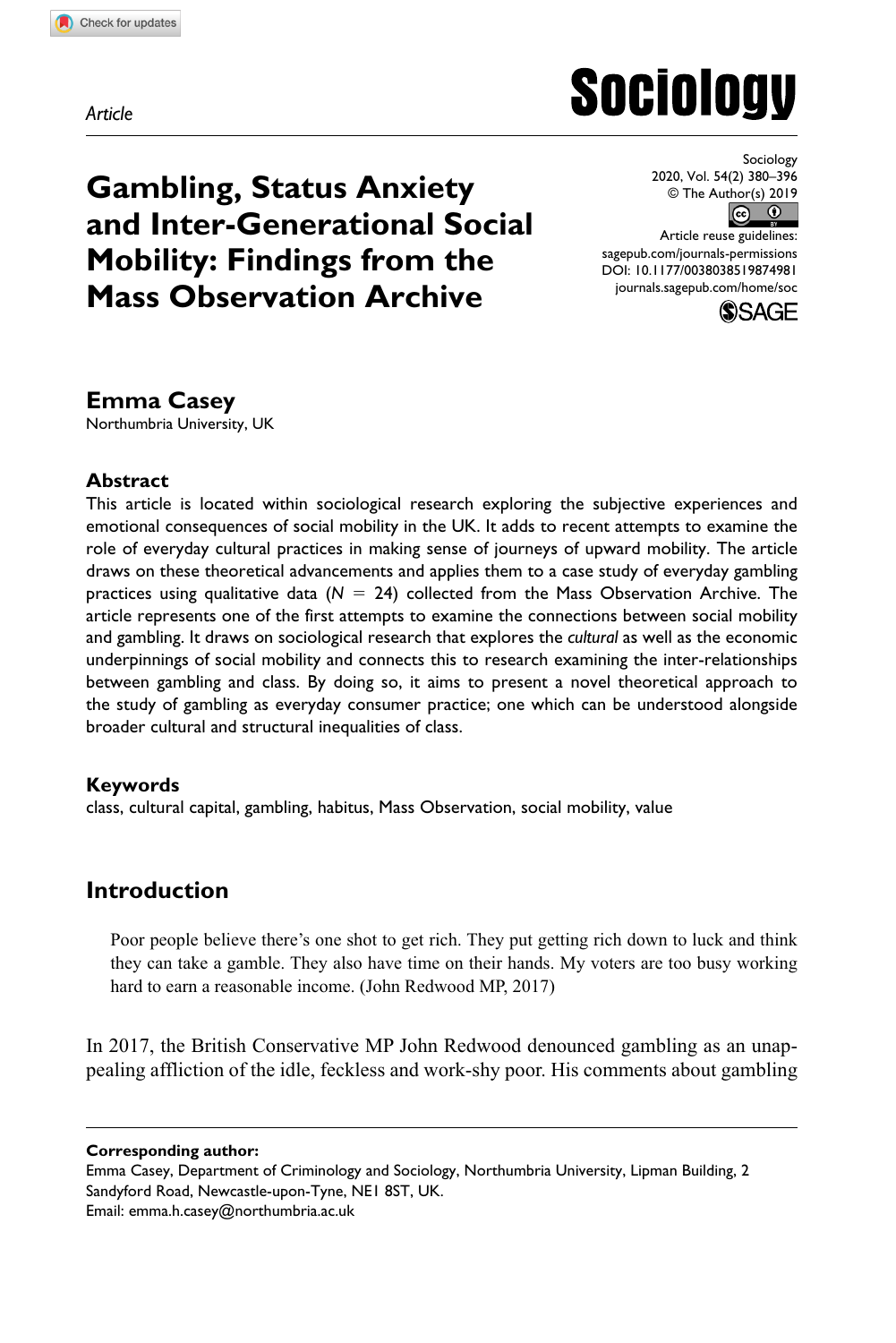and 'idleness' as the antithesis of hard work and personal determination are echoed throughout the 20th century. In 1923 a Select Committee marked gambling as a 'detriment to productivity' (McKibbon, 1979: 160) and the British Prime Minister Ramsay MacDonald described gambling as a 'disease which spreads downwards to the industrious poor from the idle rich' (McKibbon, 1979: 173). The British Prime Minister Margaret Thatcher's reluctance to endorse a UK National Lottery under her leadership reflected her Methodist principles of thrift and hard work but also her neoliberal ideals of aspiration, entrepreneurship and talent as 'proper' routes to wealth and success.

Much academic research and political debate into class-based gambling focuses predominantly on the working class poor who gamble and also on the minority of 'at-risk' or 'problem' gamblers. Although gambling prevalence is highest in higher income households (Wardle and Seabury, 2013) there is very little focus within the academic literature on gambling among higher income people. Furthermore, there is currently very little research to address the everyday and ordinary-ness of gambling and to contradict assumptions around the 'reckless abandon' of the gambler (McKibbon, 1979: 163). I argue that a dual focus on first, the performance of everyday processes and practices on the one hand, and second, how these connect to institutional practices at the level of the structural on the other is crucial in order to fully comprehend how broader structural inequalities and processes are mapped onto everyday practice and work to provoke action (see also Kuhn, 2002; Warde, 2015). The article guards against simple pathologizing or dismissal of gambling as class-based consumption arguing instead that consumption practices are inextricably linked to the reproduction and formation of classed selfhoods (Cappellini et al., 2014; Ibrahim, 2018; O'Connell et al., 2015).

The article thus proposes new accounts of gambling practice that seek to trouble mainstream dialogues of gambling as simply irrational and pathological. This follows previous research such as Beckert and Lutter (2013) who highlight two prevailing myths around class-based gambling. The first is that gamblers lack an adequate work ethic, and the second is that gamblers are merely irrational consumers (2013). Beckert and Lutter's study supports other research which has demonstrated that far from the popular representation of the idle and irrational gambler, working class gamblers are more likely to *resist* gambling expenditure if it negatively affects their household budgets (Casey, 2003, 2007). Other research has similarly found that gamblers frequently employ strategies to manage their gambling 'identities' and to protect the self from the dangers not only of gambling 'in excess' but also from drifting into new and unwanted selfhoods. Larsson for example, in his study of lottery winners in Sweden, noted active attempts not to become an 'unfortunate winner', whereby social identity and social relations are lost (Larsson, 2011). This can be understood, first, by considering the moral parameters that surround the 'legitimacy' of becoming wealthy via gambling as opposed to via hard work and talent, but also by recognizing the deeper loss of social connections that went with the old pre-wealth self. Other work has also refuted the popular myths of the 'jet-set' lottery winner and the reckless, desperate and irrational gambler. For example, (Casey, 2008) describes a 'fear' of the lottery jackpot for working class gamblers, of not 'fitting in', and an associated feeling of a loss of selfhood, identity and sense of belonging. Similarly, Larsson's (2011) participants sought stable and continual identities while simultaneously achieving 'higher levels of consumption'. They looked for ways of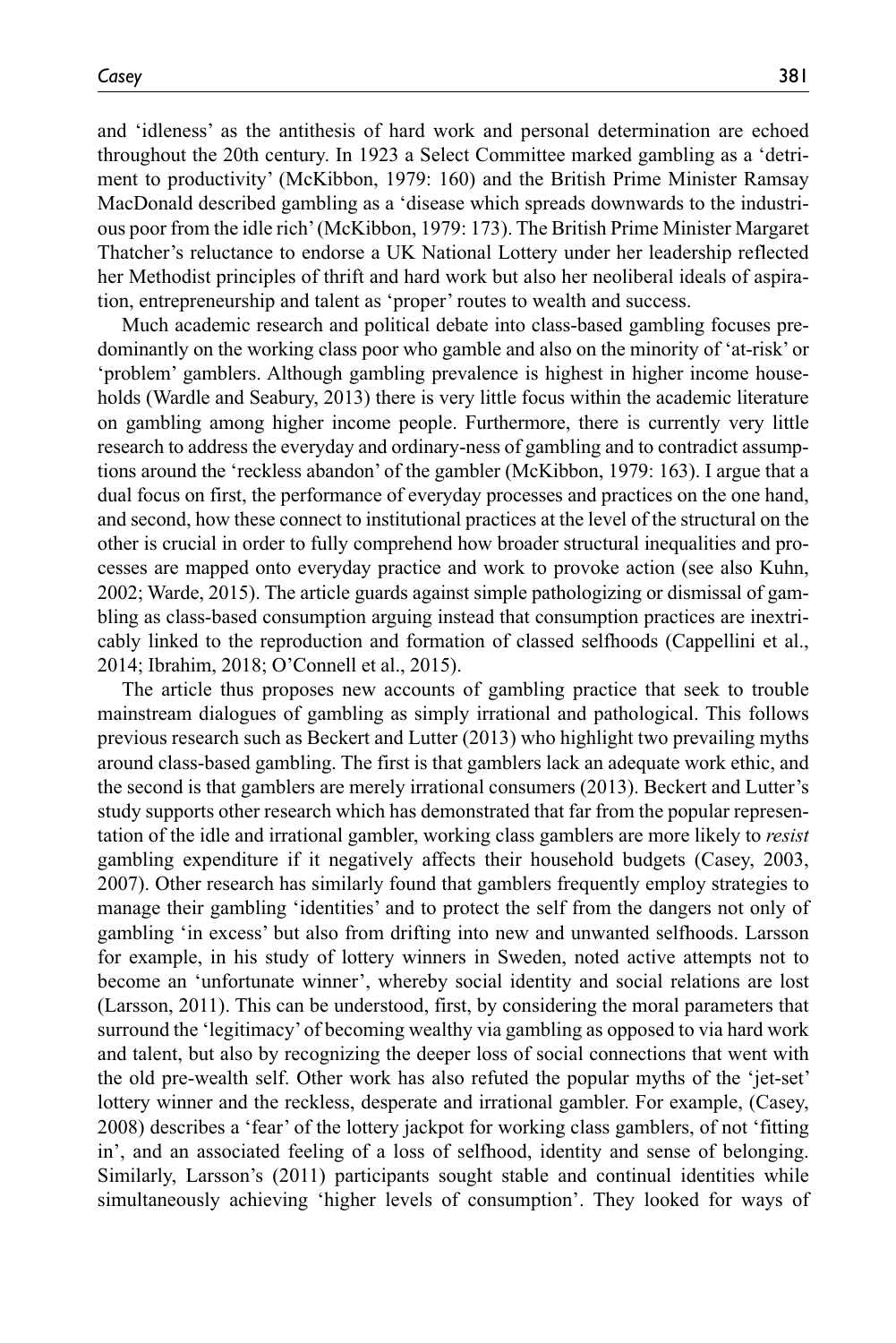taming and domesticating their winnings, for example via monthly instalments. Research by Casey (2010, 2014) shows that for working class people in particular, austerity intensifies an anxious desire to be able to consume in ways that are less 'jet-set', conspicuous and 'wasteful' and more a means of confronting anxieties, everyday stresses and uncertainties around economic life.

The next section explores gambling as a key site whereby capitalist aspirations of mobility are both reproduced and contested (see also Reith, 2004) and where emotional experiences and encounters of mobility as escape and betterment alongside feelings of guilt and shame are revealed. The article explores the subjective complexities of mobility journeys by problematizing dominant, prevailing myths and discourses around mobility experiences as 'seamless' and 'straightforward' (see Reay, 2013: 665) and asks how it is that popular discourses of social mobility are interwoven into narratives of gambling. It does this via a close examination of the everyday gambling experiences of a group of upwardly mobile Mass Observers.

#### **Mobility and Class-Based Subjectivity**

Recent sociological advancements have emphasized the central role of biography, emotions and experience with class-based subjectivity. In particular, contemporary research is characterized by a renewed focus on the subjective and emotional experiences of intergenerational social mobility. This article offers a novel contribution to this literature by applying some of these key theoretical developments to a case study of Mass Observers' everyday gambling practices within a UK context. Mass Observation is a national panel of correspondents (or 'Observers') who report on diverse aspects of contemporary life, offering personal and reflexive responses to these (Casey et al., 2014). Currently there are 500 people on the Mass Observation Panel, who three times a year receive a 'Directive' inviting them to write entirely freely about their experiences, views and feelings on a variety of subjects. This article utilizes richly detailed Mass Observation accounts to add to current research that marks a shift from economic towards cultural accounts of the subjective underpinnings of class and how these are mapped onto everyday practices.

The article argues that rather than becoming an objectifiable 'outcome' of structural forces of class, subjectivity is formed within everyday cultural processes. People *become* subjects via their everyday practices (Li et al., 2008), with change, struggle and transformation replacing fixed and static accounts of class. As Thompson (1963: 939) remarks 'class is not a thing, it is a happening'. Kuhn (1995: 101, emphasis added) warns of the importance of exploring the effects of class on our '*inner worlds* as it conditions our life chances in the outer world' and in their classic study, Sennett and Cobb (1972: 258) point out the 'emotional grip' and injuries of class.

Over the course of the 20th century, class discourses shift from class as an ascribed and fixed part of birth and upbringing, towards contemporary articulations which offer a far more reflexive and individualized expression of class position and mobility (Savage, 2007). In a related study, Casey (2014) contrasted two Mass Observation Directives about gambling from two historical periods (1948 and 2013) and found that over time, accounts of class identity and representations of a classed self shifted; by 2013 and in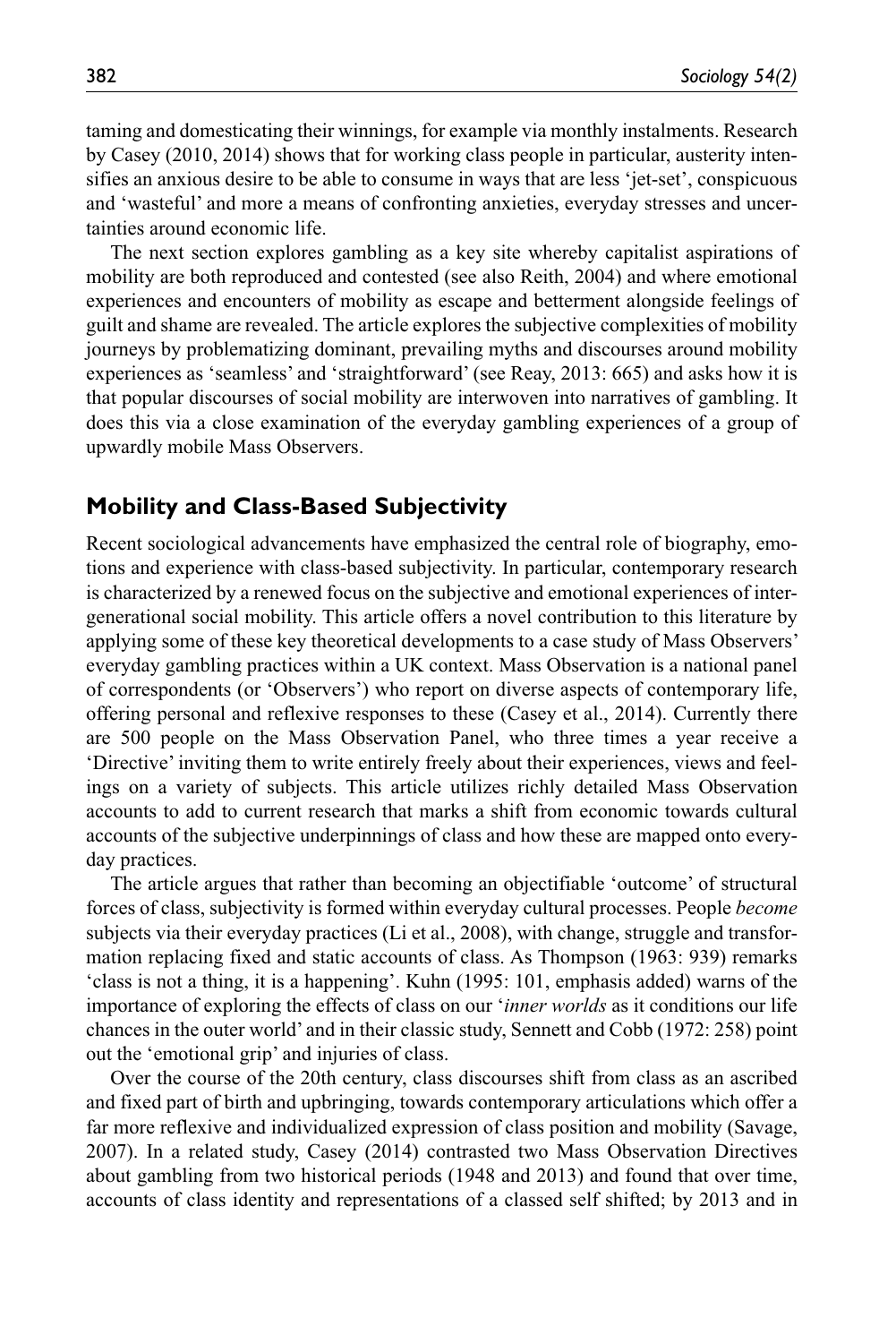contrast to the earlier Directive, accounts of class and gambling revealed a deeper focus on 'cultural value'. This concurs with work on class and cultural representation, showing that as modernity unfolds and develops, an intimate link between economic and moral value forms (Skeggs, 2004: 75) and class becomes a struggle *against* classification and *over* value. For Tyler (2015: 507, emphasis in original):

The most effective forms of class analysis are concerned not with *undertaking* classification *per se*, but rather with exposing and critiquing the consequences of classificatory systems and the forms of value, judgements and norms that they establish in human societies.

This work follows Skeggs' account of 'revalourization' as individuals seek ways of initiating a refusal of the stigmatizing judgements of others. Skeggs (1999: 79) notes that understandings of class tend to be fragmented, drawing on popular representations with definitions of class position frequently being pitted against an 'imaginary other'. Thus, economies of *value* are a key part of the reproduction and injuries of neoliberal classbased consumption where contemporary individuals struggle over value, judgement, representation and the 'idea' of class (Skeggs and Loveday, 2012). This article draws on the ways in which class is structured around feelings and emotions by offering an account of the 'lived' relations of social inequalities (McNay, 2004).

Other research has demonstrated that the path towards upward mobility is frequently painful with working class people habitually denied the economic, cultural and social resources that are available to the middle classes. In their study exploring underrepresentation of working class actors in the cultural industries for example, Friedman et al. (2017) argue that middle class actors are blessed with the occupational advantage of cultural, embodied markers of class origin. Similarly, Rivera (2012) points to the cultural similarities in hiring processes which reproduce inequalities and stratification in elite professions. These accounts contradict neoliberal ideals of social mobility – that anyone can make it if they possess sufficient talent and will (Casey, 2010). Gill and Scarff (2011) establish a link between neoliberalism and consumption, arguing that in late modern societies, individuals turn to the market rather than the state to offer scope for personal transformation and self-improvement. This article uses this work as a springboard from which to problematize some of the popular narratives around neoliberalism and social mobility (Littler, 2017) that are frequently reflected in mainstream accounts of gambling.

By emphasizing the role of culture and 'value' in analyses of class mobility, the article argues that it is important also to recognize the intimate and personal effects of class and inequality (Mendick et al., 2015); especially how social inequalities are mapped onto and work to reproduce everyday practice. In her account of women's narratives of class mobility, Lawler (1999: 4–5) describes how class is embedded into people's histories and personal biographies and made real via 'cultural mechanisms of inclusion and exclusion, of normalization and pathologization'. She describes the anxiety, insecurity and pain around class, particularly during journeys of social mobility where the shame and discomfort of inhabiting the wrong habitus without the requisite symbolic capital leads to painful feelings of inauthenticity (1999). Friedman picks up these themes and offers a novel re-reading of Goldthorpe and Hope's classic 1974 study of British social mobility.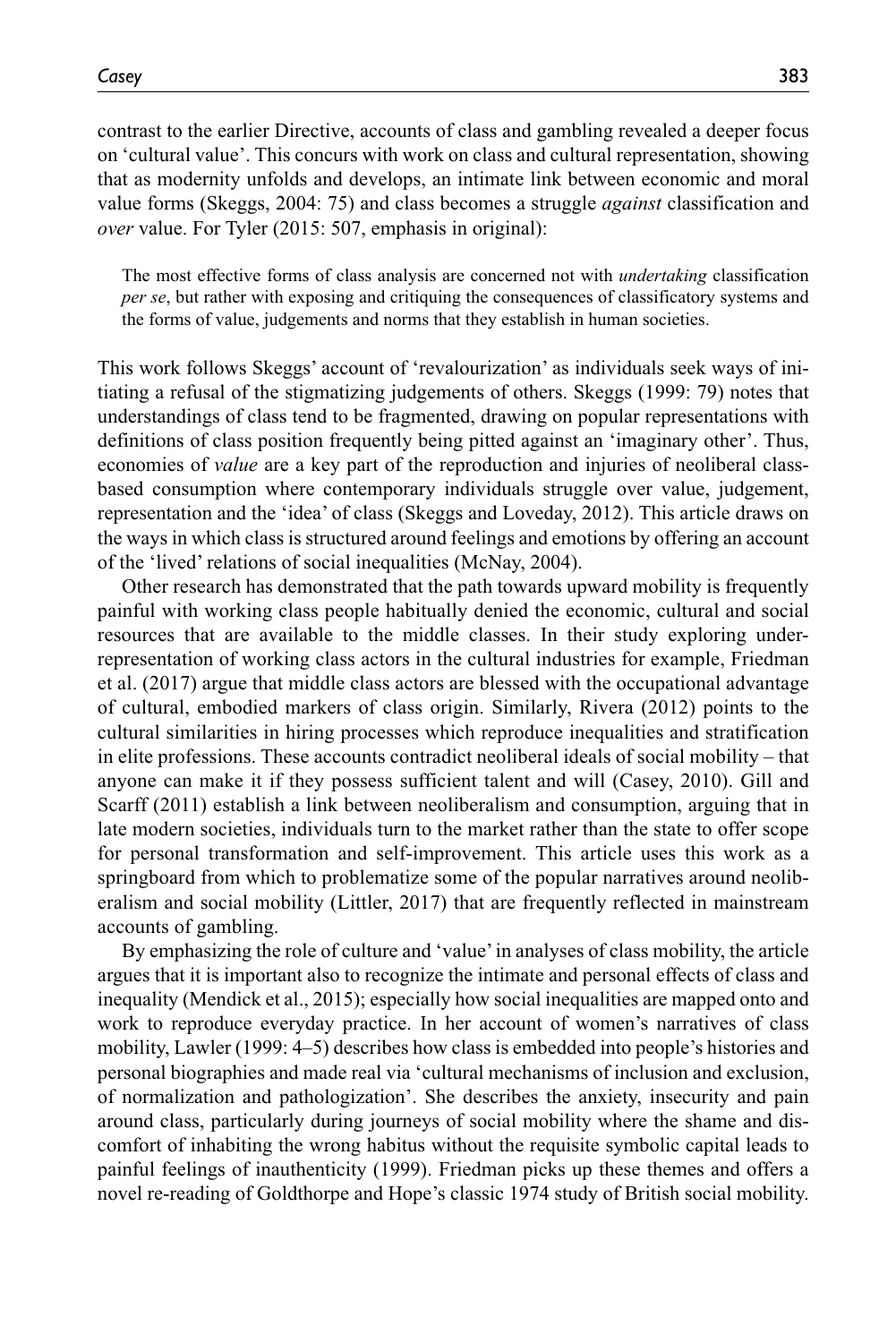He identifies the problem of 'biographical illusion', whereby some of the more problematic and painful responses to mobility were overlooked by Goldthorpe who had tended to account for mobility as straightforward and painless (Friedman, 2014: 356). In contrast, Friedman argues that self-conscious recognition of working class background, combined with a fear either real or imagined, of a loss of contact with friends and community, means that mobility was never seamless or easy. He writes: 'People make sense of their social trajectories not just through "objective" markers of economic or occupational success, but also through symbols and artifacts of class-inflected *cultural identity*' (2014: 364, emphasis in original).

Other work (e.g. Lareau, 2015: 16) identifies 'bumps in the road' of social mobility, and in a separate study, Allen (2014) notes how for the working class people of her study, a lack of middle class history or origin made newly upwardly mobile positions both precarious and vulnerable. Making connections between class mobility and emotions, Friedman (2015: 129) points to the absence of studies exploring how mobility affects individual experience and the 'psychic and emotional life of the individual'. Friedman (2014: 362) adopts Bourdieu's (1984) account of habitus as a useful means of uncovering the subjective experiences and the 'psychological price' of mobility. He points out that Bourdieu overlooks the extent to which habitus is 'durable', disrupting and altering (Friedman, 2015: 144) and exposes 'difficult' long-range mobility experiences including 'a slew of hidden emotional injuries' (2015: 144). In a similar vein, Reay (2013: 673) argues that upwardly mobile individuals are constantly vigilant to the possibility of shame, pointing out that mobility is never uncomplicatedly about 'escape' or personal betterment, it is also about *discomfort* including painful feelings of guilt and ambivalence.

#### **Class and Mobility in the Mass Observation Archive**

Here I describe my methodological choices and provide an account of the particular uses of Mass Observation Archive (MOA) in exploring subjective experiences and practices of social mobility. Mass Observation was founded in 1937 by Tom Harrisson, Humphrey Jennings and Charles Madge; a group of anthropologists and 'literary intellectuals' committing to waiving their 'social privilege to share experience with the working class' (Casey et al., 2014). The early aim of Mass Observation was to provide social facts and detail of social life that 'could not simply be reduced to statistics' (Hubble, 2006: 7). The intention was for research participants ('Observers') to write in private, without interruption about aspects of their everyday lives which had hitherto been largely overlooked by social scientists, and to make this information publicly available. Mass Observation is often credited with bringing the everyday lives of 'the masses' into the public domain, and to start a dialogue between the political and intellectual elites and the masses.

However, the early goal of recording *working class* everyday life at MOA has only been partially successful given that today, the majority of Mass Observers are estimated to be middle class (Jeffery, 1978). In an attempt to address this skew, from 2000, MOA researchers have implemented recruitment strategies in an attempt to make the MOA more representative of the general population. Although Mass Observation keeps only limited demographic data on its correspondents (Bloom et al., 1993: 13), it is nevertheless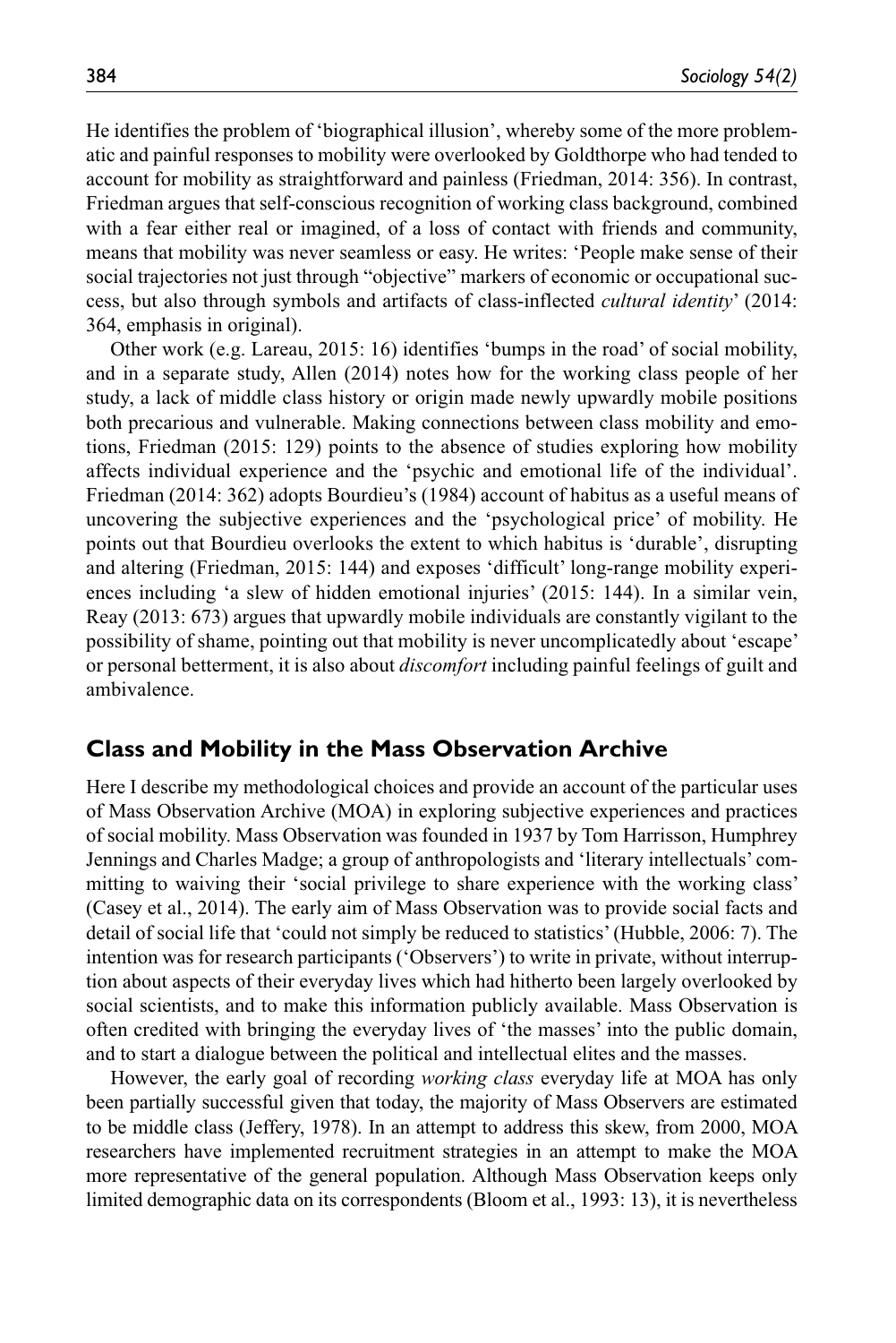possible to make a number of inferences about the overall demographics of Mass Observers. First, we know that overall, there are more women correspondents than men; second, that correspondents tend to be over 50, although with a broad spread across the upper age range (Sheridan, 2002: 75); and third, that correspondents tend to be from higher socio-economic backgrounds. This latter feature tends to generate criticism of Mass Observation – as offering un-representative accounts of everyday life that are skewed towards the experiences of 'middle class' correspondents.

There are two notable problems with this critique. The first is that definitions of class derived predominantly from occupation with no reference to culture or value are misleading. Second, although the majority of Mass Observers occupy middle class *occupations*, many not only originate from working class backgrounds, but also continue to identify as working class despite their upward mobility (Sheridan, 1996a: 13). Contrary to assumptions about the middle class 'privileged' Mass Observer, Observers frequently articulate their role within MOA as being one of expressing the views and opinions of 'the marginalised'; of those whose voices and stories are not routinely told within 'the media', by 'big cheeses' or by 'kings and queens' (Mass Observers cited by Sheridan, 1996a: 14).

Furthermore, other research has demonstrated that the class positions of Mass Observers are rarely fixed and static and that the MOA provides great potential to reveal the *shifting* and *flexible* everyday personal engagements with class. From this perspective, one of the key achievements of MOA has been to offer historical accounts of the shifting practices of selfhood as Observers reflect upon their journeys through various occupied positions of class including narratives of upward mobility. One of the great contributions of Mass Observation has been to provide us with a lens through which we can observe the shifting practices of selfhood. As Hinton (2010: 10) remarks, Mass Observation 'take(s) us as close as a historian can hope to get to observe selfhood under construction'. It provides unique insights via detailed narratives of how people *see themselves* rather than simply how they might be seen through the eyes of a passing researcher. For Sheridan (2002: 75), Mass Observation offers a unique insight into the complex 'contradictions of everyday life, and to the changes of people's perceptions of themselves and the world they inhabit'.

One way in which scholars have made sense of the shifting and transformative practice of selfhood, is to describe the *temporal* nature of Mass Observers' accounts. Observers frequently use their narratives to 'think through' their lives, often from their earliest memories through to their dreams of imagined futures. Observers are also generally mindful of 'others' from the future that will read their accounts. Observers thus see their contributions as part of a project of making present-day ordinary lives visible to historians of the future. For example, in the Spring 1996 Directive, an Observer writes:

I am proud to be one of your writers . . . knowing that in just a small way, I am contributing to the Archives that will help students now and in the future from the ideas and views we send in. Otherwise, there might not be any comparison stored of what our life was like in our past, now and in the future.

Mass Observers remind us that positions of self that we occupy are rarely fixed and static. As Highmore (2011: 92) points out, 'correspondents consider their (and others')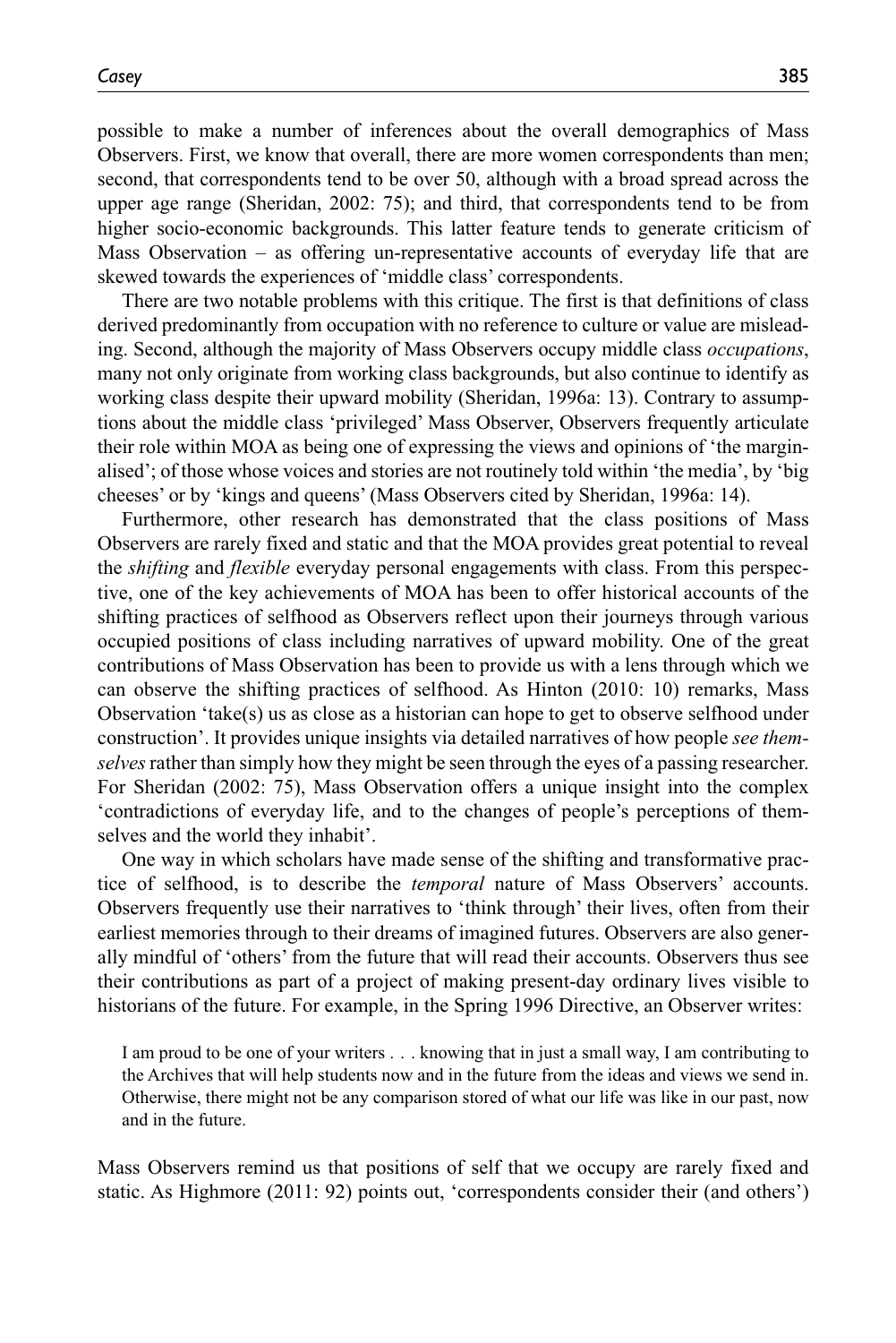past and futures in the context of the ever-changing present'. Observers are notable for their fondness for exploring their memories and experiences of the past (Smart, 2011), and also for their ideas about the future (Kramer, 2014). That is, Mass Observation can be likened to 'life history' research which reveals issues 'about memory, about the construction of identity through narrative' (Sheridan, 1996b: 4).

Mass Observation then, is well placed to provide qualitative data exploring the interconnections between gambling practice and subjective experiences of upward mobility. This article draws on data collected from the 2013 Directive *Gambling and Households*, which included questions about personal experiences and memories of gambling and also enquired specifically about routines of gambling and patterns of expenditure. It also asked Observers to comment on their particular feelings about gambling, including daydreams about winning money and also thoughts about others who had won money. Replies were received from 214 Observers. The replies were mainly very detailed – some up to 10 pages long. Rather than provide a detailed analysis of all 214 responses, a decision was made to select a smaller subsample  $(n = 24)$  of accounts chosen because they addressed explicitly the issue of gambling and social mobility across time, using autobiographical accounts. Thus, accounts that focused specifically on the topic of social mobility were selected. An attempt was made to select across a range of ages, occupations and geographical locations, although, as described earlier, the limited demographic scope of Mass Observers meant that the range was not especially wide. Table 1 summarizes the demographics of the 24 correspondents whose responses are discussed in this article:

We can see from Table 1 that there were more women than men in the sample (14 women and 10 men), with a mean age of 55.6. In terms of occupation, the correspondents were mostly engaged in professional 'white collar' jobs, notably public sector work (*n* = 18) with just two in manual/unskilled work, one unemployed and just one at higher grade professional level (now retired). This gives nuance to the claim that Mass Observers are skewed towards the middle classes. For this sample at least, it seems that the majority were 'modern professionals' but rarely high grade professionals.

#### **Gambling Narratives as 'Parables of Mobility'**

As regards views of class itself, the mixtures of self-justification, self-deprecation, evasion and embarrassment are not only understandable but partly justifiable responses. Class is morally problematic because of its arbitrary relationship to worth, virtues and status, and this is why it is a highly sensitive subject. (Sayer, 2005: 211)

In line with previous studies informed by Mass Observation data, the Observers who took part in this project devoted a good deal of time to describing their childhood memories of gambling. In part, this was not surprising given there was a question in the Directive which asked Observers to reflect on their earliest memories and experiences of gambling. However, this was only one out of a total of nine questions, and it was notable that Observers overwhelmingly focused the majority of their written responses here. This reflects previous research that has similarly found that Observers habitually reflect on their past experiences and especially on their personal and familial biographies and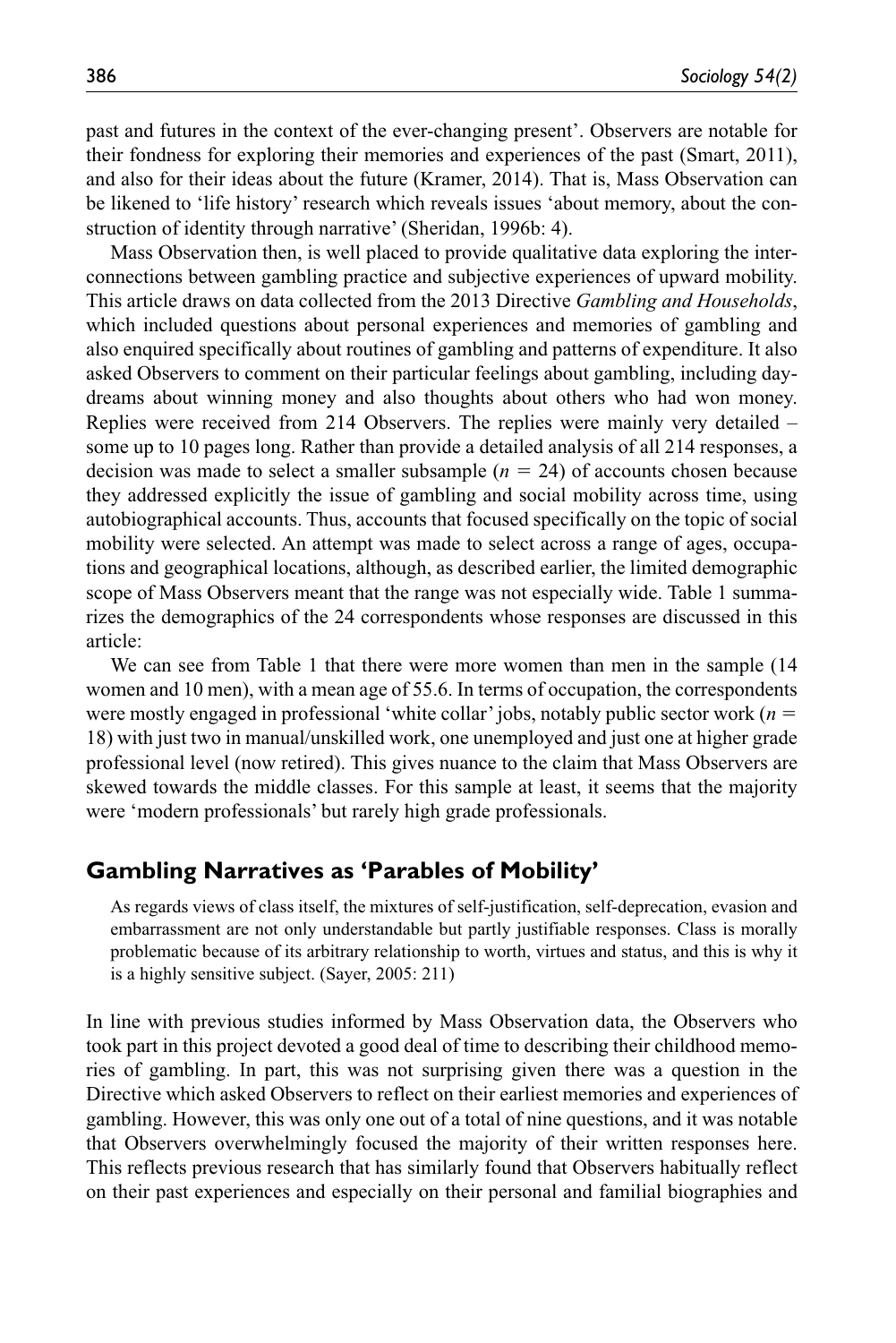|                 | Correspondent<br>number | Gender | Age | Occupation                     |
|-----------------|-------------------------|--------|-----|--------------------------------|
| L               | A.883                   | Male   | 77  | Retired architect              |
| $\mathbf{2}$    | A.2212                  | Female | 54  | Writer                         |
| 3               | A.4820                  | Female | 60  | Public sector worker           |
| 4               | B.4318                  | Male   | 68  | Retired teacher                |
| 5               | <b>B.4484</b>           | Male   | 48  | Health and safety advisor      |
| 6               | C.2579                  | Female | 70  | Retired factory hand           |
| 7               | C.4431                  | Male   |     | Unemployed                     |
| 8               | D.3906                  | Male   | 45  | Police officer                 |
| 9               | E.743                   | Female | 62  | Teacher                        |
| 10              | A.823                   | Male   | 80  |                                |
| п               | F.4322                  | Female | 45  | Citizens Advice Bureau advisor |
| 12              | A.1292                  | Female | 77  | Retired teacher                |
| 13              | B.4236                  | Male   | 28  | Researcher                     |
| $\overline{14}$ | C.4131                  | Female | 29  | Grants officer                 |
| 15              | <b>B.4750</b>           | Female | 35  | Counsellor                     |
| 16              | B.4290                  | Female | 41  | Freelancer                     |
| 17              | D.4736                  | Male   | 44  | Air traffic services assistant |
| 18              | C.180                   | Female | 76  | Widow                          |
| 19              | A.3403                  | Male   | 41  | Warehouse person               |
| 20              | C.108                   | Female | 80  | Volunteer                      |
| 21              | B.4563                  | Female | 43  | Graphic designer               |
| 22              | G.3042                  | Female | 53  | University administrator       |
| 23              | C.3210                  | Female | 35  | Administrator                  |
| 24              | G.3655                  | Male   | 78  | Retired company director       |

**Table 1.** Age, gender and occupation of mass observers.

histories in order to reflect on their actions in the present. It also illustrates the importance of biography as Observers produce accounts of their upward mobility by making reference to their working class origins. Many of the Observers described how they were first introduced to gambling as children, for example Observer A.2212 whose father on a childhood trip to amusement arcades at the seaside 'took a few coins out of his purse and showed me how the machine worked', and Observer C.2579 who recalled that as a child, 'every Saturday we had to keep quiet whilst the football results were read out on the wireless'. Observer C.4131 also described visits from her grandfather, which regularly involved trips 'to see "Uncle Len". . . which just meant going to the betting shop' and Observer C.180 remembers 'Charlie our milkman taking bets on horses for us'. Here, I want to unpick some of the meanings behind these stories and consider what role the detailed recollections of past experiences and observations of gambling might play in making sense of the experiences of social mobility. The Mass Observers' accounts were not simple factual recollections of the past; rather, they were self-reflexive narratives that helped to constitute the story of upward mobility.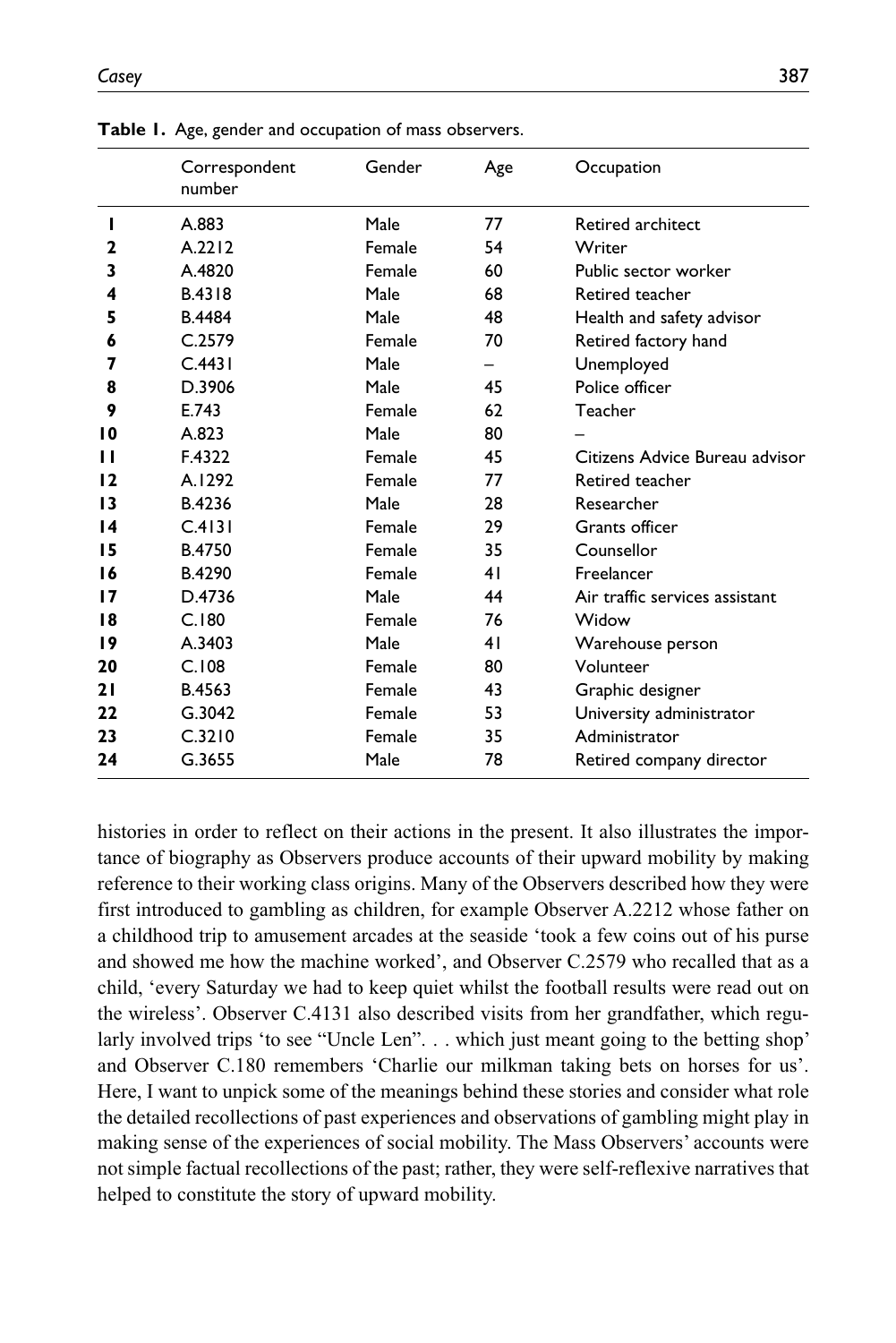As described above, the Mass Observers tended to be occupationally upwardly mobile. That is, they now occupied higher social class positions, at least in terms of occupation, than those into which they had been born. Historical gambling stories were broadly synonymous with neoliberal discourses surrounding accepted and normative routes of mobility in a variety of ways. First, many of the Observers recalled traumatic and difficult memories of the effects of gambling on family life, while simultaneously articulating a self-conscious 'distancing' and 'shedding' of a past 'that is no longer me'. For example, Observer C.4431 describes how he remembers as a child 'when the men were all unemployed my dad and his brothers would pool their "brew" money and put them on an accumulator bet', and Observer A.883 contrasts his own present-day gambling with the 'reckless' spending of his father that he witnessed as a child: 'I have never gambled if I haven't got the money to waste; this did not apply to my father; he'd bet his last penny as he didn't think he'd lose.'

Similarly, other Observers made connections between childhood experiences of poverty, precarity and crime, with Observer B.4318 describing gambling as 'probably the only illegal acts my father ever carried out'. The Mass Observers presented a pathologized version of the gambling that they were exposed to as children against a backdrop of insecurity and deprivation. As Observer B.4484 described, gambling was associated with early childhood memories of parental unemployment, poverty and familial unhappiness. He writes: 'I'm sure his gambling was the cause of many of the arguments my parents had. We were never well-off and my dad was unemployed for years, but he always gambled.'

The quotes above mirror neoliberal discourses of mobility, in particular, 'heroic narratives' of 'bootstrapping' (Sayer, 2005: 202) whereby individuals who possess the requisite talent and/or skill can unproblematically transcend their working class origins. The bootstrapping parable and meritocratic fantasy have long been popularized in mainstream culture, which celebrates the 'rags to riches' fable of the 'working class hero' (e.g. Littler and Couldry, 2011). The difficult origins described in these accounts offer additional nuance to previous studies of habitus and the emotional imprint of class that have presented habitus as durable; as a set of cultural dispositions that we carry with us through life (Friedman, 2015; Lawler, 1999). In contrast, here we see a self-conscious *shedding* and *distancing* of a self that 'is no longer me'. In these examples, the Observers offer insight into the inter-generational effect of social and economic mobility. They offered a self-conscious and reflexive expression of their upward mobility, using their narratives as a contrast to illuminate these trajectories. For example, Observer E.743 who explains 'my dad loved a bet on the horses – it was a typical working class pastime after all'. In contrast with other work, there was less *shame* associated with working class pasts, and more pride in re-telling difficult pasts that help to illustrate 'how far I have come' and to have 'made it against the odds'. This was a way of dispelling the discomfort often internalized by working class people and experienced as 'self doubt and lack' (Allen, 2014: 776). Often, these psychic reflections of the past were articulated with a good-humoured nostalgia in the re-telling of stories. For example, Observer D.3906 describes trips as a child to the bookies with his uncle who 'always took away small strips of paper which I later learned were betting slips – and he always kept them in his shoe!' and Observer A.4820 who remarks: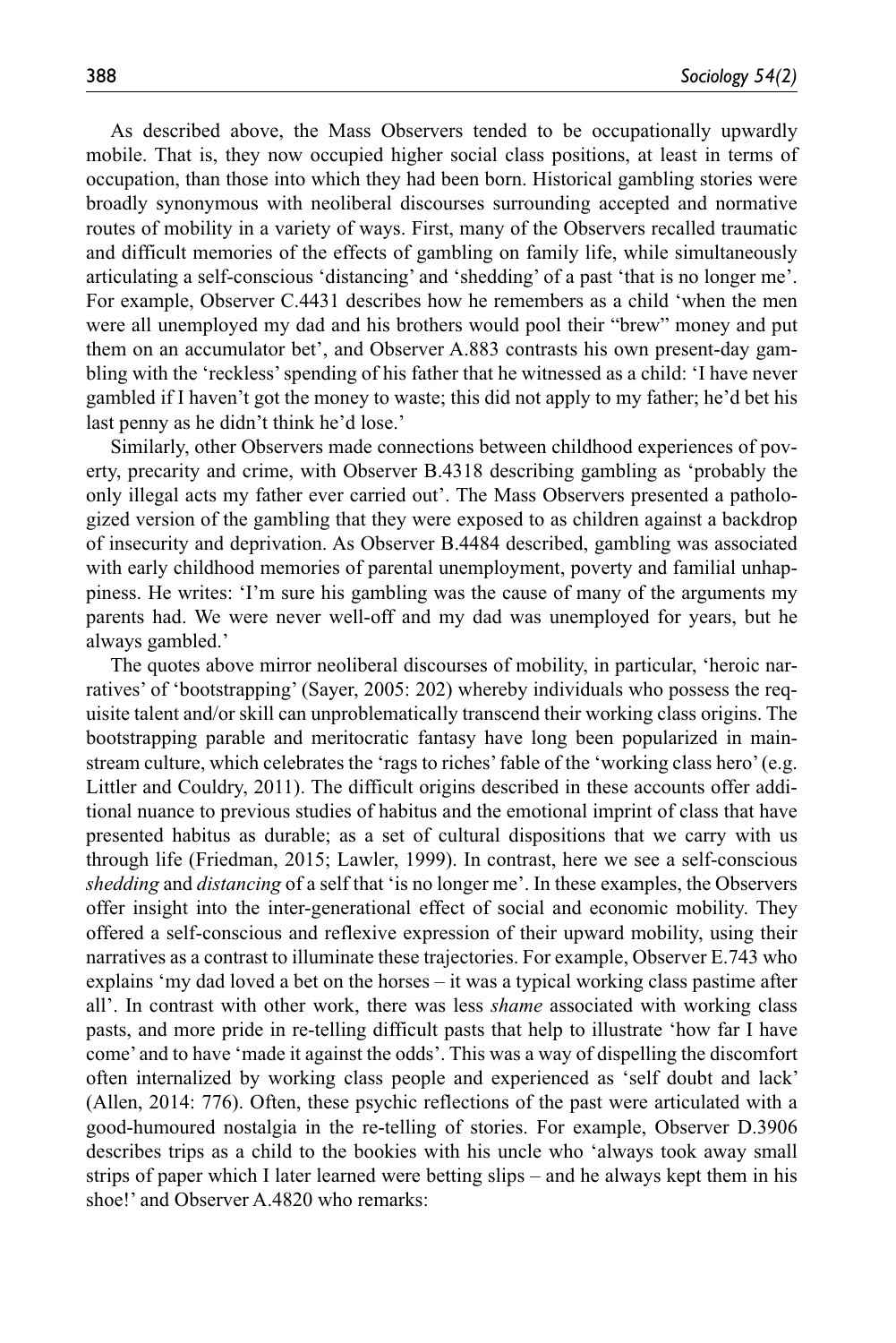My father did the football pools every week during the 1960s . . . I think that Dad may have had a system for completing his coupon probably based on birthdays and house numbers (because) he could not read or write but he could check his coupon.

This concurs with other work exploring biographical accounts of the painful and unsteady routes to upward mobility. For example, in the Sayer quote opening this section, a range of dispositions including self-deprecation is highlighted as a self-conscious response to class position and the moral sensitivities around class 'worth' and 'value'. The Observers resisted moral judgements of others around their working class pasts, resisted being categorized or 'fixed' into place and importantly, were very conscious of their shifting class positions. Their accounts of working class, precarious childhoods emphasized not only their class positions *in flux*, but also worked to evidence their stories of aspiration and betterment. They helped to fix the Observers as 'worthy' neoliberal citizens; as agents of aspiration and mobility, with, as in the examples cited here, gambling as a metaphor for a culturally bereft past from which the Observers sought to distance themselves: 'The bookie in our village was in a dark, grey and smoky building. More often than not the kids were told to wait outside for what seemed like hours on end' (Observer C.4431).

The adjectives used in this example ('dark', 'grey' and 'smoky') and in other examples such as Observer A.1292's dismissal of 'scruffy' betting shops, help to reproduce childhood memories of gambling as parables of mobility. The quotes reveal the relationships between class, culture and social mobility and the everyday subjective experiences of upward mobility. Observers' narratives of the past held a cultural significance that was managed within the discourses in two key ways. First, in terms of a conscious distancing and shedding from traumatic experiences of the past and second, via an articulation of pride in how far they have come. Neither of these positions is far from conventional narratives of neoliberalism and meritocracy. Bourdieusian accounts of mobility have tended to focus on the ways that habitus *endures*, making the journey from working to middle class painful as upwardly mobile people are caught between two worlds (Lawler, 1999). However, in *The Weight of the World*, Bourdieu (1999) argues that habitus is more malleable than is represented in his earlier work and points to a more flexible account of habitus whereby the upwardly mobile take on and adapt the habits, tastes and dispositions of the upper classes. From this perspective, habitus is *conscious* and *strategic* especially during times of personal 'crisis' such as throughout mobility processes (Bourdieu and Wacquant, 1992). This helps to make sense of the Observers' vocal accounts of *distance* (or 'clivé') by rejecting their working class origins and simultaneously defending their moral worth. The following section looks more closely at the notion of a 'divided habitus' and particularly the painful and psychic cost of 'changing habitus' (Skeggs and Loveday, 2012) as Observers describe their attempts to assimilate into elite groups.

#### **Gambling Narratives and Discourses of Meritocracy**

In the previous section, I explored how habitus in the narratives of the Mass Observers was flexible. Observers used their narratives of childhood gambling experiences in order to 'cast off' and distance themselves from working class pasts. In this section I say more about how these class-based histories and stories *linger*. I will consider the ways in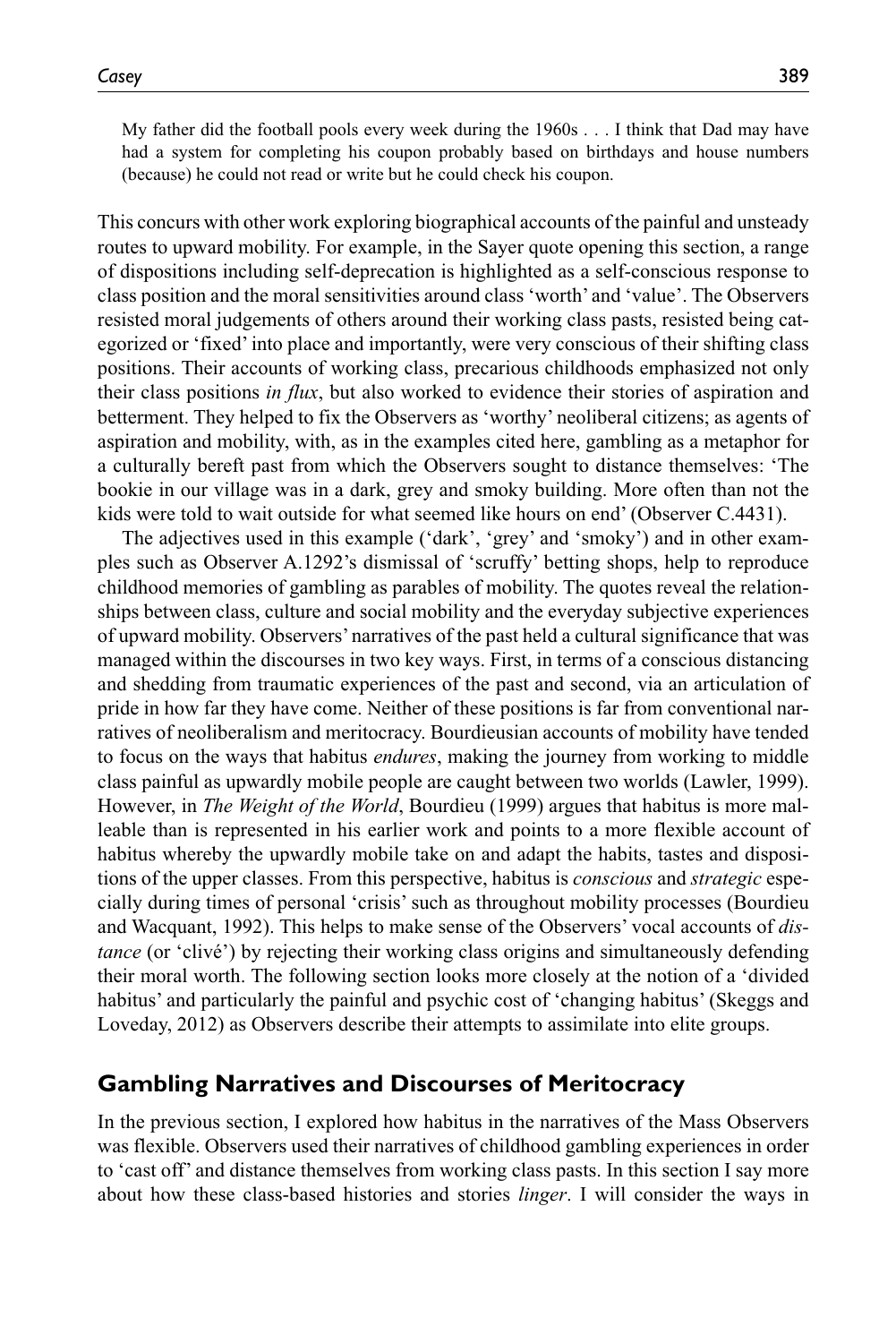which 'distancing' underpinned action in the present, and how through present-day gambling narratives, Observers sought to cement new identities, distinct from the habitus of their childhoods. I argue that this process was less about being stuck between two conflicting worlds, and more about a self-conscious adopting of a new habitus.

The stories of economic hardships that were exacerbated by excessive gambling practices, were strongly intersected with discourses of alternative, present-day gambling. There was a self-conscious attempt by the Observers when asked about their gambling routines, practices and experiences, to distinguish these from the pathologized accounts of the type of gambling to which they had been exposed as children. Discourses around gambling offered a means of presenting a respectable version of upwardly mobile middle class selves that were distinct from both the economic *and* cultural markers of their working class childhoods. The Observers achieved this in two key ways. First, through describing 'legitimate' routes to economic mobility and second, through presenting a set of cultural tastes that chimed with middle class 'signs and symbols of power' (Bourdieu, 1984: 282).

Despite the positioning of gambling as synonymous with childhood trauma and anxiety, all of the Observers gambled, although with varying degrees of regularity. Given the dominant narratives and moral framing around gambling discussed earlier, as associated with deepening poverty, greed and disreputable routes to wealth, the Observers were tasked with the burden of producing accounts of their present-day gambling which were distinct from these discourses. Recent mainstream neoliberal narratives of meritocracy emphasize notions of aspiration, hard work and 'natural' talent as being the markers of mobility, value and success, with gambling, an activity requiring neither skill nor labour presented as the opposite. For the following Observer who plays the National Lottery every week, gambling contrasts directly with meritocratic principles of 'hard work'. Here, winning money through gambling is described as 'cheating'; as an illegitimate and value-less route to upward mobility:

I don't [talk to others about dreams of winning money]. I think it would be almost indecent. It's weird. Sometimes I wish we had more money but I think that we have to continue to work hard to get it. Get promotion etc. I think that winning it means cheating almost! (Observer B.4750)

In common with the others, the Observer above traces her own story of upward mobility alongside her 'hard work', which along with 'promotion', she cites as a legitimate route to economic mobility. It is clear that despite being upwardly mobile and occupying a middle class occupation, she remains haunted by a concern over economic insecurity ('I wish we had more money'). Partly this is related to anxiety and stress around maintaining economic stability where, contrary to those hailing from middle class backgrounds, there is no economic 'safety net'. The chance of winning money through gambling offers the (unlikely) possibility of permanent financial security, *but* this comes alongside the reality acknowledged by the Observers that this would never be considered a culturally legitimate escape route. This is compounded by the above Observer's assertion that merely *daydreaming* or talking about winning money would be 'indecent'; synonymous with 'tasteless' and valueless cultural attitudes towards money and wealth.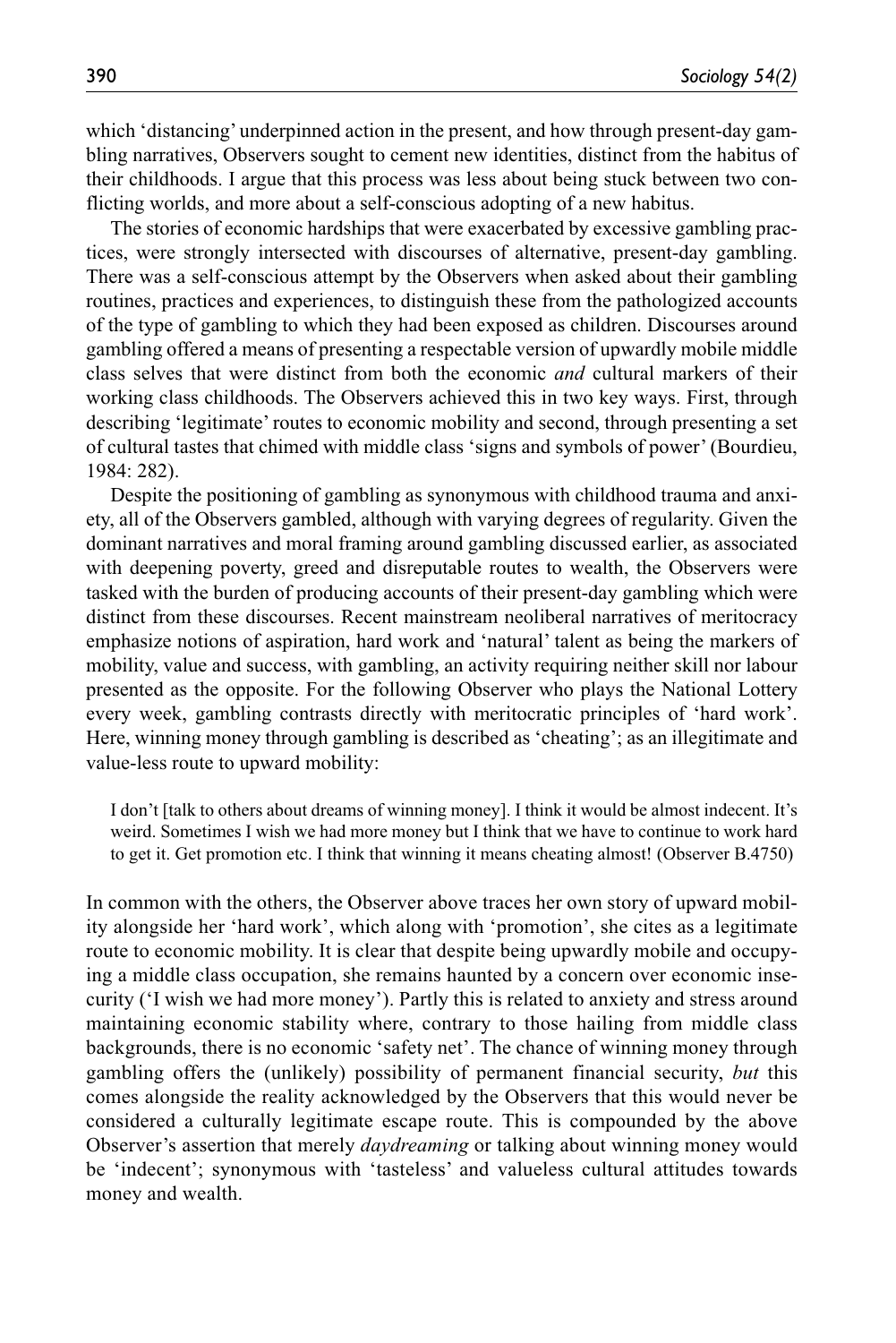Other Observers expressed their distaste towards gambling in different ways. Subject to particular derision was the National Lottery and especially its role as a revenue raising device. In support of his decision not to purchase lottery tickets, Observer D.4736 explained his perception of the National Lottery as a means of 'swindling' the vulnerable poor in order to fund essential public services. In contrast, the upwardly mobile middle class Observers tended to sympathize with similar projects, although importantly, *not* the way that they were funded via gambling revenue. For Bourdieu (1984: 44), 'appreciation' of arts and culture is dependent on subjective experiences, biographies and histories, with assessment of value made by individuals who 'apply to them the perpetual schemes of their own ethos'. The same is true for the following Observer (D.4736) who articulates an empathetic response to the plight of the poor alongside a critique of the marketization of public spending; not only did he grow up poor, but he also benefitted from the post-war public spending that assisted his upward mobility:

The National Lottery leaves me cold. I regard it as a tax on the poor as the majority of players come from lower-income social groups. It is distasteful that as a society we cannot support certain groups and projects, 'good causes' without this weekly pantomime.

The expressed disgust at winning money in this way ('distasteful' and a 'pantomime') presents a sentiment opposed to mainstream neoliberal accounts whereby commerce and individual accountability is put forward as a solution to austerity. Here, political tastes articulated through gambling narratives function as markers of class with class position and experience both past and present connected to attitudes towards gambling.

The Observers went to lengths to distinguish their gambling from the popular representations of the pathological, irrational and 'out of control' gambler. For example, Observers F.4322 and B.4236 both deride online gambling as 'the lowest form of gambling' (F.4322) and Observer A.3403 remarks 'I hardly ever gamble' and that 'you should only gamble what you can afford to lose'. Similarly, Observer C.108 insisted, 'I wouldn't gamble if I could not afford to lose and certainly would not get into debt by doing so' and said that she is 'more likely to gamble if I have more money not less'. These comments reflect an attempt to avoid the risk of drifting into new, undesirable selfhoods associated with excessive, irresponsible spending. Similarly, the Observers frequently expressed sentiments that set their gambling experiences apart from 'jet-set' and ostentatious displays of wealth typically associated with the stereotyped National Lottery winner. That is, the journey to middle class upward mobility that they sought to narrate was one that adhered to neoliberal normative values of hard work and thrift, as opposed to economic wealth as a consequence of gambling. Describing a family member who has made her wealth through gambling, Observer B.4290 illustrates the importance of 'taste' in the struggle over value:

My husband's niece is currently in a relationship with a young man whose family made their money from gambling: in an amusement arcade in a seaside resort. This family have branched out into a fish bar and a restaurant since then, but it's perfectly clear where the money has come from. Their arcade is stuffed with fruit machines and other tacky paraphernalia, all preprogrammed to separate punters from their cash, for not very much in return. *Talk about getting your money for nothing*.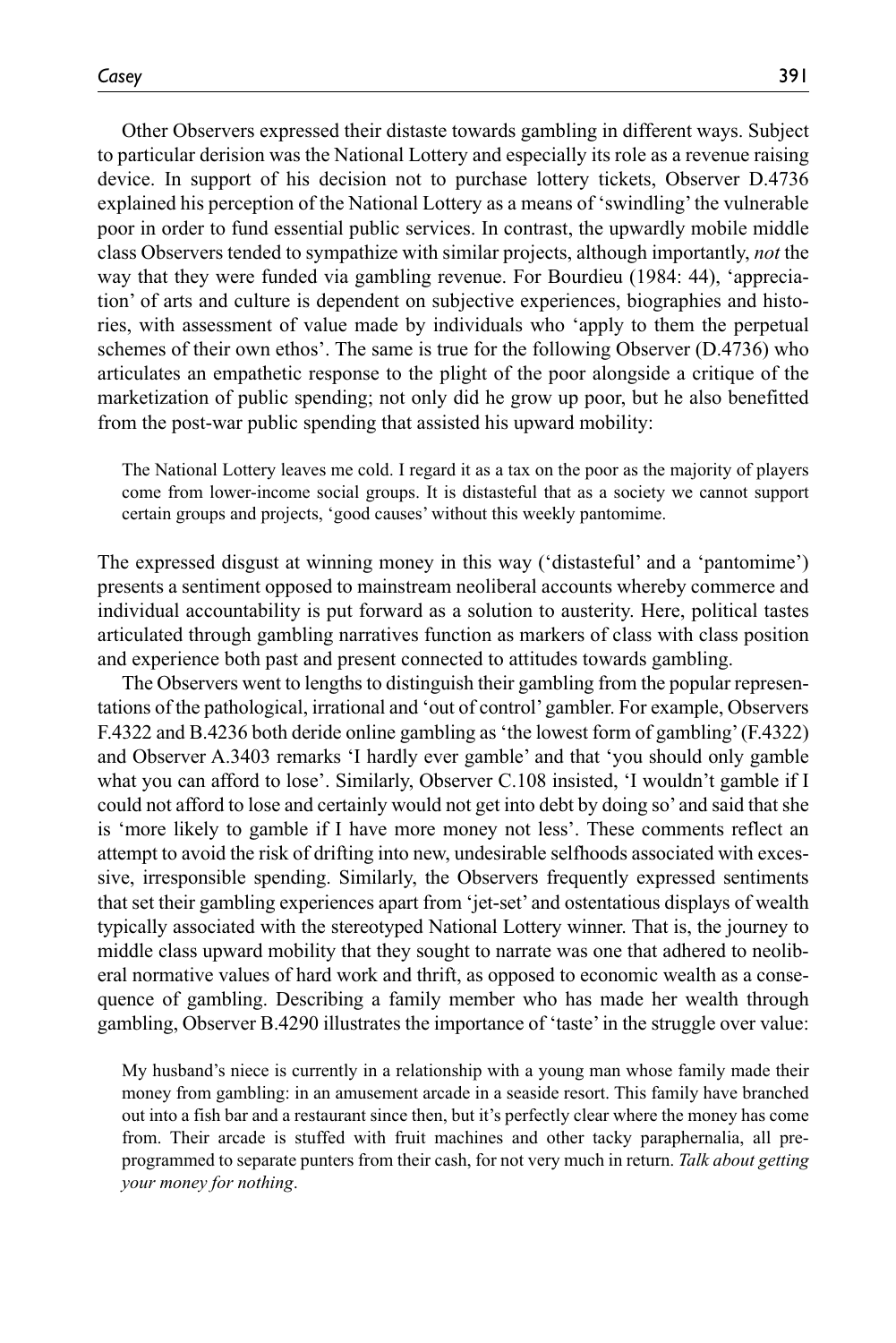Here, the Observer notes her disgust at her relative's refusal to 'cover up' their gambling as a source of wealth. Observers commonly distanced themselves from consumption that they defined as 'conspicuous', 'flashy' or, as in the quote above, 'tacky paraphernalia'. This supports earlier research around the subjective experiences of mobility, where a lack of middle class origin can perpetuate feelings of instability and precarity and where value judgements of 'others' who are 'culturally lacking' operate as a cultural mechanism of exclusion (Lawler, 1999). In contrast to the flamboyant displays of wealth described above, the Observers' dreams of winning money through gambling and particularly the National Lottery, were generally more mundane and more of an opportunity to remove some of the everyday stress and anxiety surrounding the precarity of their altered class positions. Paying off mortgages was frequently cited (C.3210) along with 'looking after' relatives (C.3210) and paying for annual holidays (C.4131). Resistance to ostentatious displays of wealth was common, as described by Observer G.3655 who imagines an alternative to the customary high-publicity of the champagne cork-popping, giant cheque display of lottery winners:

If we did win a large sum on the lottery what I would love to do is wait until all the press was at my door. A large bottle of champagne would be produced. They would ask us to shake the bottle and squirt it round so they could take the normal boring photographs. I would politely accept the bottle with thanks explaining that we would drink it later.

As the quotes above demonstrate, gambling for the Observers was less about the 'big win', which in fact provoked significant fear and anxiety in terms of perceived judgements of cultural legitimacy. On the contrary, daydreams around monetary wins via gambling were more to do with easing everyday anxieties and uncertainties around elevated class positions.

# **'Status Anxiety': Gambling and Social Networks**

In this final analysis section, I want to move on from discussions of economic and cultural capital as associated with the experience of gambling against the backdrop of social mobility. Here I focus on 'status anxiety' and the role of gambling as both reaffirming *and* potentially threatening to social networks and social relations. First, then, Observers frequently described ways in which gambling contributed to a feeling of 'belonging' that was closely entwined with notions of selfhood and identity. This offers nuance to earlier accounts which have tended to focus on individualized interpretations of gambling practice and have overlooked the importance of gambling 'communities' and broader relationships between gamblers. The Observers frequently reflected on the ways in which part of the seductive appeal of gambling lies in opportunities to gamble with others, as part of a group (A.823). Observers were frequently members of lottery syndicates at work (B.4563), and described this as part of belonging to a wider community. Observer A.2212 describes participating in 'a sort of gambling' programme on late night television and the allure of 'joining in with other people'. She explains: 'I think perhaps the false sense of community, the impression that the presenter was a sort of . . . friend . . .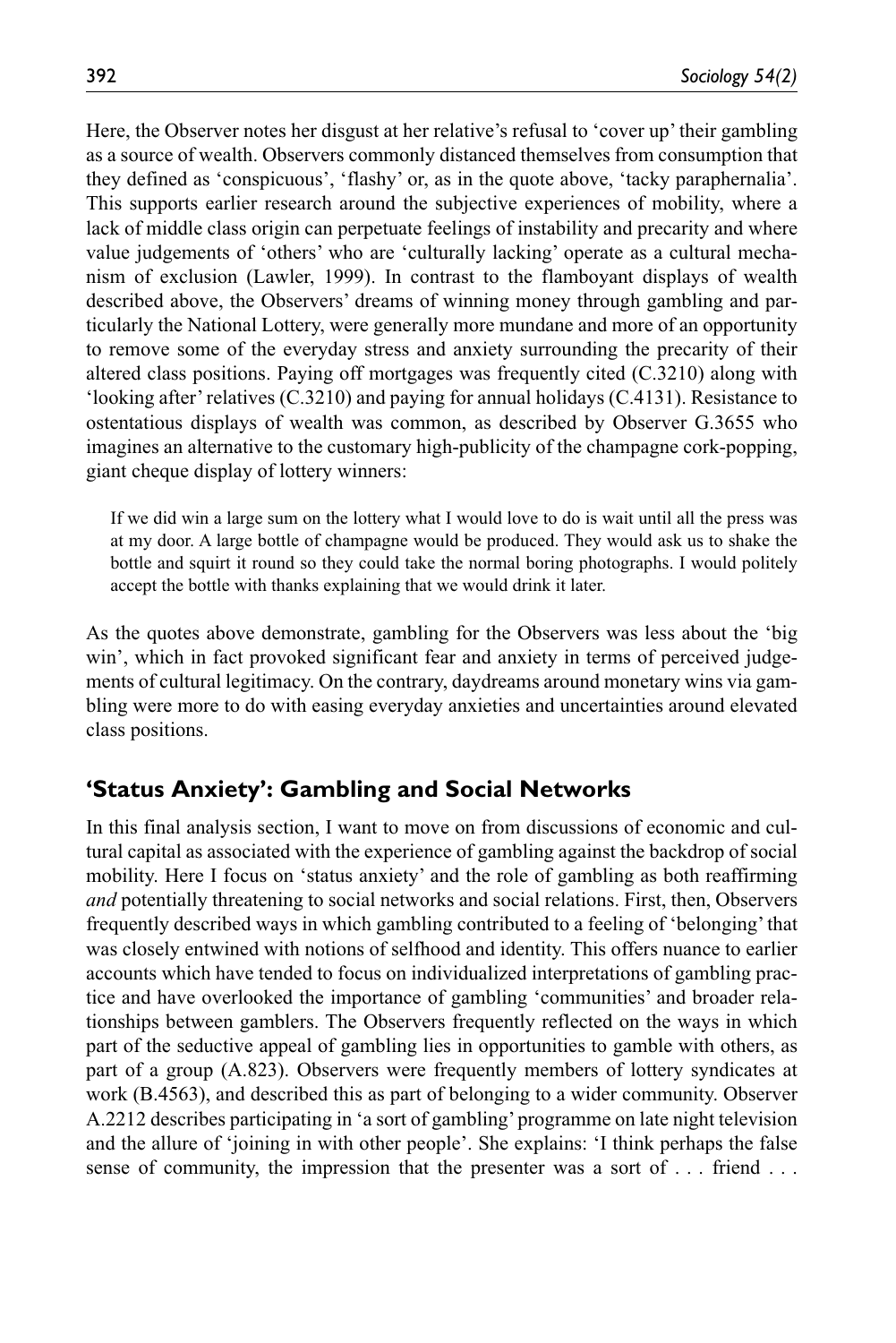contributed to a feeling of joining in and belonging, and that was a big temptation to participate.'

For individuals who experience significant social mobility as they move between classes, 'belonging' holds a particular importance as membership of a given group is rarely taken for granted or seen to be secure. The Observers regularly described a fear of 'being out of place' and an acute awareness of the 'emotional injuries' of social mobility. In addition, the Observers recognized a connection between economic wealth and feeling part of a given social group. As one Observer explained, playing in a work-based lottery syndicate, is not only a 'communal activity' and an opportunity to have a collective 'moan', it also offers longer-term security as to membership of a given social group (G.3042). That is, participating in the syndicate removes the possibility of loss of contact with friends and community in the event of a big win; a fear that as Friedman (2014) argues, is familiar among upwardly mobile individuals. As Observer G.3042 elaborates:

I enjoy the interactions around it, seeing how other people react to it etc. and if we did win, I would want to be part of that group still – it's more about that for me; if everyone else was suddenly a millionaire I would want to be also.

The Observers' narratives support previous research illustrating the ways in which economic mobilities often pose a threat to social networks and social relations making the journey of upward social mobility a frequently painful one. We have already seen how gambling acts as a response to feelings of precarity around upwardly mobile class positions; here gambling with others acts as an opportunity to protect social relations, both via the communal act of gambling and also as means of ensuring a sense of belonging to a given social group.

# **Conclusion**

Gambling is frequently pitted as the lowest form of popular culture. It has long been disdained as irrational, deviant and importantly, hindering the spirit of aspirational mobility. In this article, I have demonstrated some of the ways in which middle class Mass Observers via their narratives of gambling offer a novel insight into the subjective markers of social mobility. I make no claims to 'fix' or categorize the social class positions of the Observers. Instead, by making use of limited information held on demographics of the Observers, their own accounts of their class mobility and the wider body of research examining Mass Observers' accounts as flexible practices of classed selfhoods, the article reveals untapped feelings and experiences of social mobility, including some of the status anxiety surrounding their upward mobility. The article taps into previous research exploring the relationships between identity, selfhood and belonging in gambling (Larsson, 2011), but also offers new innovations by providing a particular focus on upwardly mobile middle class gamblers. It examines how the journey of upward mobility is documented and expressed in gambling narratives, considering how these broadly echo neoliberal discourses surrounding accepted, normative routes of mobility in a variety of ways. These include, identifying culturally acceptable routes to wealth such as 'hard work' and 'talent' as opposed to gambling; discretion around discussing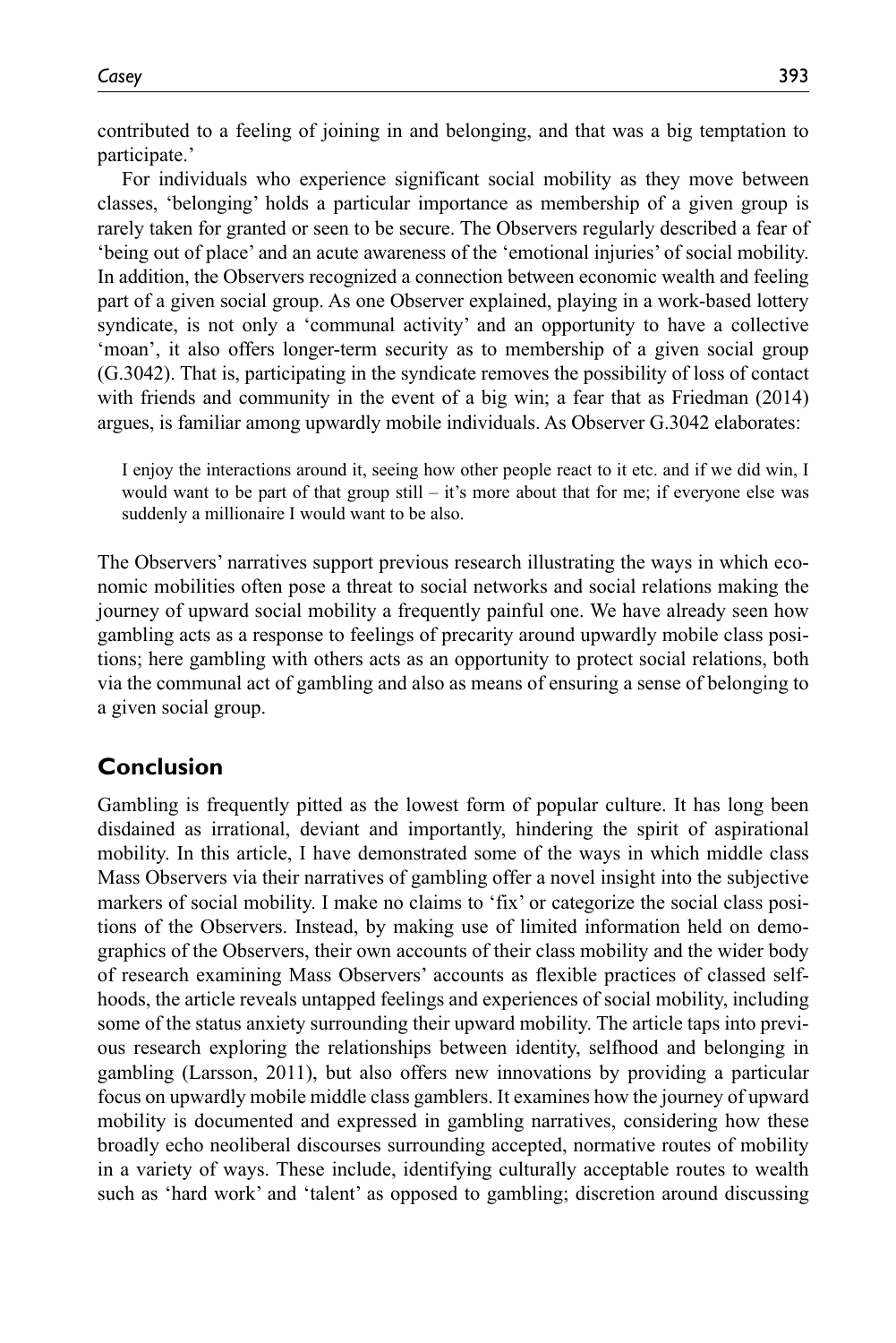money, especially money won through gambling; and a vocal resistance and disgust towards conspicuous displays of wealth, particularly gambling accumulated wealth. Observers frequently identify 'culturally lacking' others from their pasts and present; this serves a dual purpose of exclusion of value-less others on the one hand, and cementing their own middle class selfhoods on the other.

The article also offers additional nuance to studies which have revealed the anxiety, insecurity and feelings of 'lack' among upwardly mobile people whereby a specific habitus and symbolic capital is not fully inhabited (Lawler, 1999), and the process through which a self-conscious recognition of working class background means that journeys of mobility are rarely seamless or easy (Friedman, 2014). The Observers wove their working class pasts into their narratives of mobility. These 'lingering' and revealing versions of the past helped to guard against the shame of exposure. The Observers, via their discourses of gambling, seek to evade judgement and devaluation, first by creating distance between the 'then' and 'now', and second, by working to identify and distinguish themselves from culturally devalued 'others'. In conclusion, this article has shown how Mass Observers' narratives of everyday gambling serve as an example of the everyday construction of class. By analysing these individual expressions and articulations of class position and mobility, the article adds to previous research that demonstrates how classbased subjectivity is formed and re-formed within everyday cultural practices.

#### **Acknowledgements**

Thanks are due to participants at the *Everyday Participation* conference 2018, at Manchester University who provided stimulating discussions following a presentation of the research findings. Thanks also to the generous and helpful comments from the three anonymous referees and to Dr Dave O'Brien who offered invaluable feedback on an early version of the article.

#### **Funding**

The author disclosed receipt of the following financial support for the research, authorship and/or publication of this article: The research was funded by the Economic and Social Research Council (*Gambling and Households: New Gambling Directive at Mass Observation Archive*, RES-000-22-4314).

#### **References**

- Allen K (2014) 'Blair's children': Young women as 'aspirational subjects' in the psychic landscape of class. *The Sociological Review* 62(4): 760–779.
- Beckert J and Lutter M (2013) Why the poor play the Lottery: Sociological approaches to explaining class-based Lottery play. *Sociology* 47(6): 1152–1170.
- Bloom D, Sheridan D and Street B (1993) *Reading Mass Observation writing: Theoretical and methodological issues in researching the Mass Observation Archive*. Occasional Paper 1. Mass Observation Archive, University of Sussex, 1–22.
- Bourdieu P (1984) *Distinction: A Social Critique of the Judgement of Taste*. London: Routledge.
- Bourdieu P (1999) *The Weight of the World*. London: Polity Press.
- Bourdieu P and Wacquant L (1992) *An Invitation to Reflexive Sociology*. Chicago, IL: University of Chicago Press.
- Cappellini B, Marilli A and Parsons E (2014) The hidden work of coping: Gender and the micropolitics of household consumption in times of austerity. *Journal of Marketing Management* 30(15–16): 1597–1624.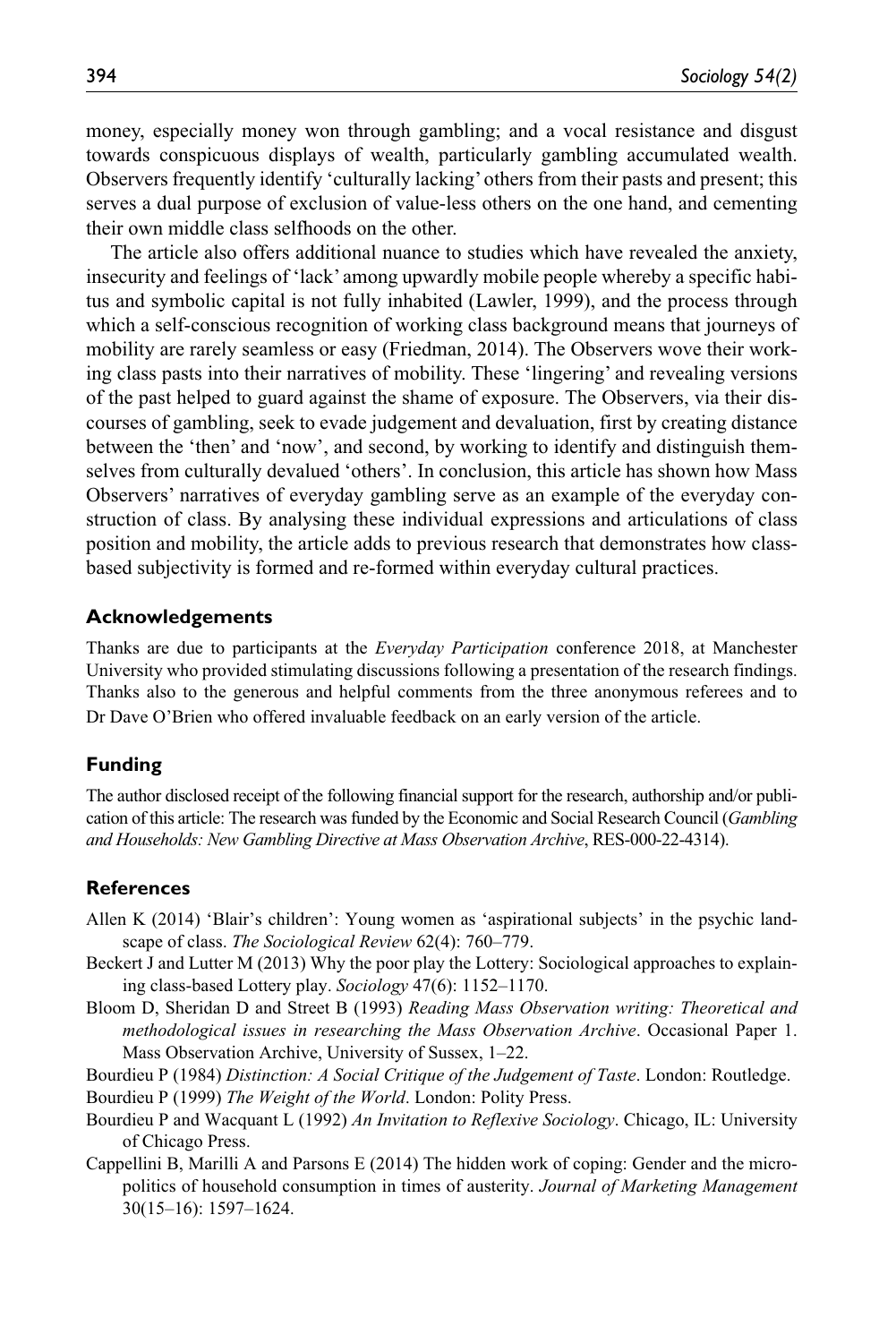- Casey E (2003) Gambling and consumption: Working class women and UK National Lottery play. *Journal of Consumer Culture* 3(1): 109–127.
- Casey E (2007) Gambling in everyday life: Working class mothers and moralities of consumption. In: Casey E and Martens L (eds) *Gender and Consumption: Material Culture and the Commercialisation of Everyday Life*. Hampshire: Ashgate, 123–140.
- Casey E (2008) *Women, Pleasure and the Gambling Experience*. Hampshire: Ashgate.
- Casey E (2010) Struggle and protest or passivity and control? The formation of class identity in two contemporary cultural practices. *European Journal of Cultural Studies* 13(2): 225–241.
- Casey E (2014) 'Mass gambling' from 1947 to 2011: Controversies and pathologies. *Sociological Research Online* 19(3): 13.
- Casey E, Courage F and Hubble N (2014) Mass Observation as method. *Sociological Research Online* 19(3): 13.
- Friedman S (2014) The price of the ticket: Rethinking the experience of social mobility. *Sociology* 48(2): 352–368.
- Friedman S (2015) Habitus clivé and the emotional imprint of social mobility. *The Sociological Review* 64: 129–147.
- Friedman S, O'Brien D and Laurison D (2017) 'Like skydiving without a parachute': How class origin shapes occupational trajectories in British acting. *Sociology* 51(5): 992–1010.
- Gill R and Scarff C (eds) (2011) *New Femininities: Postfeminism, Neoliberalism and Subjectivity*. London: Palgrave.
- Goldthorpe J and Hope K (1974) *The Social Grading of Occupations: A New Approach and Scale*. Oxford: Clarendon Press.
- Highmore B (2011) *Ordinary Lives: Studies in the Everyday*. London: Taylor & Francis.
- Hinton J (2010) *Nine Wartime Diaries: Mass-Observation and the Making of the Modern Self*. Oxford: Oxford University Press.
- Hubble N (2006) *Mass Observation and Everyday Life: Culture, History, Theory*. Basingstoke: Palgrave.
- Ibrahim Y (2018) The re-aesteticisation of poverty: Blogging hunger in the age of austerity. *Social Identities* 24(3): 364–379.
- Jeffery T (1978) *Mass Observation a short history*. Discussion paper, University of Birmingham, Birmingham.
- Kramer AM (2014) Kinship, affinity and connectedness: Exploring the role of genealogy in personal lives. *Sociology* 45(3): 379–395.
- Kuhn A (2002) *Family Secrets: Acts of Memory and Imagination*. London: Verso.
- Lareau A (2015) Cultural knowledge and social inequality. *American Sociological Review* 80(1): 1–27.
- Larsson B (2011) Becoming a winner but staying the same: Identities and consumption of Lottery winners. *American Journal of Economics and Sociology* 70(1): 187–209.
- Lawler S (1999) Getting out and getting away: Women's narratives of class mobility. *Feminist Review* 63: 3–24.
- Li Y, Savage M and Warde A (2008) Social mobility and social capital in contemporary Britain. *British Journal of Sociology* 59(3): 391–411.
- Littler J (2017) *Against Meritocracy: Culture, Power and Myths of Mobility*. London: Routledge.
- Littler J and Couldry N (2011) Work, power and performance: Analysing the 'reality' game of The Apprentice. *Cultural Sociology* 5(2): 263–279.
- McKibbon R (1979) Working class gambling in Britain 1180–1939. *Past & Present* 82(1): 147–178.
- McNay L (2004) Agency and experience: Gender as a lived relation. In: Adkins L and Skeggs B (eds) *Feminism after Bourdieu*. London: Blackwell, 175–190.